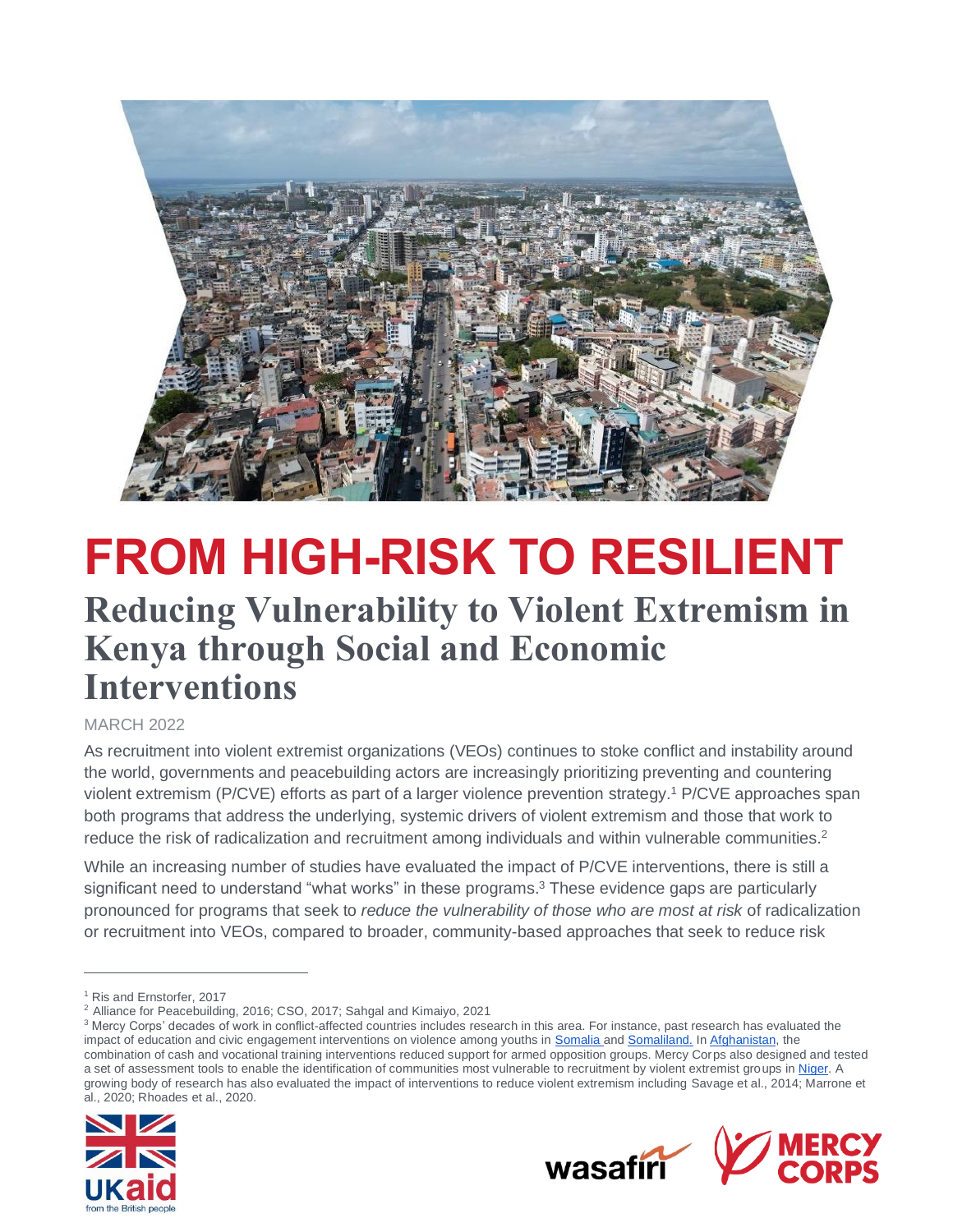across an entire population in an affected area. This evidence gap exists because of the infancy of such programming approaches and attempts to identify who is most at risk, as well as the ethical, technical, and operational challenges of implementing impact evaluations with such populations.<sup>4</sup>

This research report uses analysis of data from Mercy Corps' Collective Resilience Against Extremism (CREATE) program to help fill two key evidence gaps: 1) **what matters** for reducing vulnerability to VEO recruitment, and 2) **what activities and approaches are most effective** in increasing resilience among the highest-risk individuals. The CREATE program operates in Kenya, Uganda, and Tanzania, and seeks to demonstrate how to identify and engage with at-risk individuals and how interventions that provide holistic packages of personal guidance, knowledge, and access to opportunities can be an effective means of reducing their vulnerability to radicalization and recruitment.<sup>5</sup> We used pre- and post-assessment surveys from participants in CREATE's program activities in four counties in coastal Kenya (Kwale, Mombasa, Kilifi, and Lamu) to collect data on five key indicators of individual resilience to VE recruitment and participants' attitudes towards the use of violence.<sup>6</sup> Our analysis also draws on open-ended qualitative responses from participants and the program team's broader learning from the process of implementing CREATE.

Taken together, this evidence provides new insights on how social and economic interventions can build resilience to VE recruitment, which has implications for how and when practitioners should engage in P/CVE programs and how to tailor programs to more effectively flip risk of recruitment into resilience.

### **Summary of Key Findings**

- On average, after participating in CREATE program activities, participants report improvements across five dimensions of resilience: diverse social networks; skills and livelihood opportunities; sense of agency; sense of their position in society; and participation in governance processes.
- Improvements in resilience dimensions are associated with reduced vulnerability to violent extremism, with diversity of social networks and sense of agency having the strongest relationship with reduced support for violence.
- Participating in CREATE activities is associated with a 22% reduction in the likelihood of justifying the use of violence.

<sup>4</sup> Holmer et al., 2018; Gaarder and Anna, 2013; Idris, 2019; International Initiative for Impact Evaluation, 2016

<sup>5</sup> Activities discussed and evaluated in this brief relate to CREATE's Outcome 1. CREATE also seeks to support key non-state influencers and partners to more effectively prevent violent extremism (Outcome 2) and strengthen the capacity of government actors to constructively engage other stakeholders to prevent VE radicalization and recruitment (Outcome 3).

 $6$  Throughout this brief, we refer to these key indicators that the program targets with its interventions as "resilience dimensions" to reflect the role that they play within the theory of change. We used survey measures of support for and justification of violence as a proxy for level of identification with the aims of violent extremist organizations, under the logic that if someone endorses, justifies, is willing to engage in, or has engaged in violence, then they are more likely to support violent extremist ideologies and/or support or join a violent extremist organization. See Mercy Corps' [body of research](https://www.mercycorps.org/research-resources/thought-leadership-peace-conflict) for evidence that the drivers of support for and participation in violent conflict are similar to those for VE.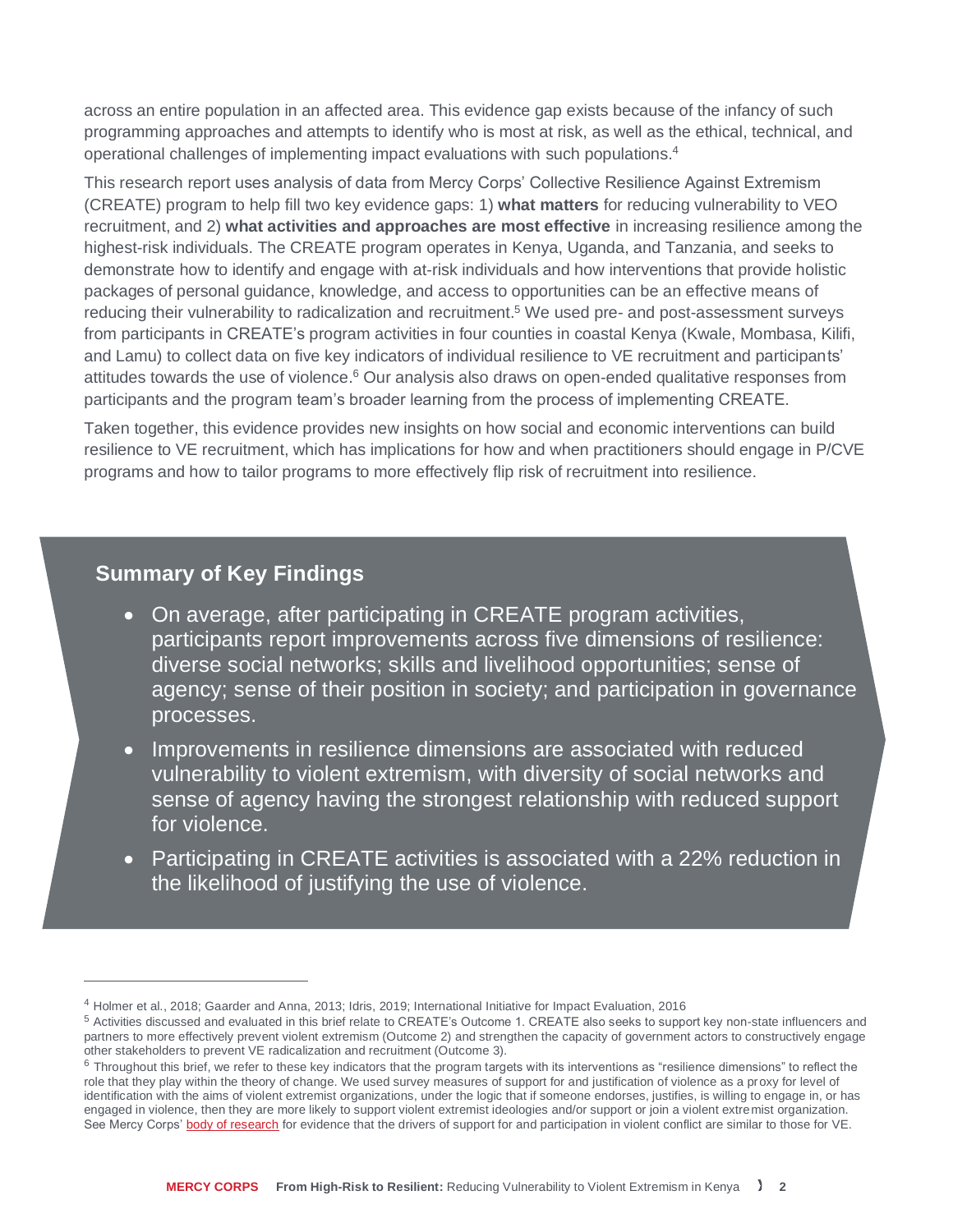## **Program Context and Theory of Change**

Although Kenya has made significant progress in developing the structures and strategies for reducing violent extremism, it is still one of East Africa's most vulnerable countries when it comes to home-grown violent extremism and recruitment into VEOs.<sup>7</sup> This is largely due to its proximity to Somalia, but also because extremist groups operating in Kenya capitalize on local grievances and vulnerabilities to spread and justify their ideology and world view and recruit at-risk individuals.<sup>8</sup>

CREATE is a learning-driven program that aims to understand what drives radicalization and recruitment into VEOs within at-risk communities, as well as what works to address those drivers, both at the individual and systemic levels. CREATE works with community-based organizations to identify individuals determined to be at particularly high risk of joining a VEO, differentiating the program from other, more community-focused P/CVE interventions. The program team drew upon previous local analysis to design a diagnostic approach that enabled community champions to identify and refer potential participants, and to assess their risk levels in ways which avoided stigmatizing or turning away any individuals once they were approached.<sup>9</sup> These sensitive approaches are used to reduce risk to organizations and participants when implementing targeted programs, where individuals lack trust and confidence and express genuine fears of profiling or surveillance.



**Figure 1. Kwale, Mombasa, Kilifi, and Lamu Counties within Kenya**

CREATE's diagnostic approach is premised on the idea that it is often *who you know*, as much as *who you are,* that

determines risk. Mercy Corps therefore engaged community champions who identified potential program participants with the help of a diagnostic tool that considers knowledge of associations and connections, as well as personal experiences and characteristics. The program identified five dimensions of risk that make an individual susceptible to radicalization and recruitment by VEOs when they are absent or weak, but which serve as sources of resilience to VE recruitment when they are strong: 1) diversification of social networks, 2) access to livelihoods; 3) sense of agency or self; 4) sense of one's position in society; and 5) inclusive participation in governance processes.

CREATE then designed specific integrated intervention packages that aimed to transform these risk dimensions into sources of resilience, building off lessons from previous programming and adapting as the team learnt more. These packages included activities that focused on mentorship, trauma counselling, networking and bonding, dialogue and access to information, and personalized referrals (Table 1). The program lasted five months, before and after which the evaluation was conducted, though not all participants were engaged for the full duration.

<sup>&</sup>lt;sup>7</sup> Sharamo and Mohamed, 2020. Jones, 2020, Royal Services Institute.

<sup>8</sup> Van Metre, 2016; Freedom House, 2018

<sup>&</sup>lt;sup>9</sup> The previous study identifying risk factors can be access **here**. Diagnostic tool is available upon request.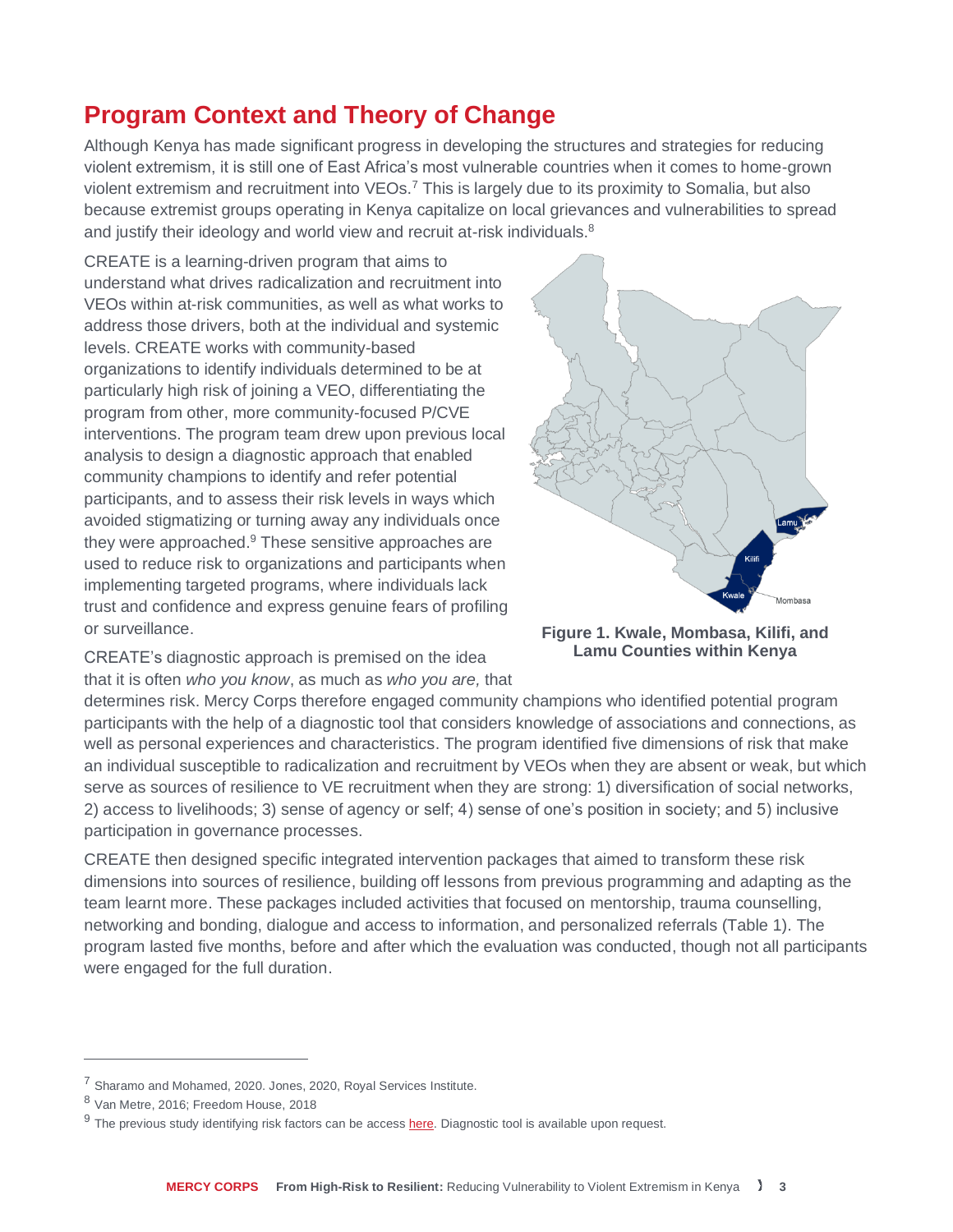| <b>Individual Mentorship Sessions</b>                   | Each week, a mentee (participant) and their specifically identified, paired, and trained<br>mentor held a mentorship session in a private setting of the pair's choice.                                                                                                                                                                                                                                                                      |
|---------------------------------------------------------|----------------------------------------------------------------------------------------------------------------------------------------------------------------------------------------------------------------------------------------------------------------------------------------------------------------------------------------------------------------------------------------------------------------------------------------------|
| <b>Group Mentorship Sessions</b>                        | These sessions provided a platform for interaction among mentees from the same<br>locations, encouraging sharing of information, and identification of common interests<br>and challenges.                                                                                                                                                                                                                                                   |
| <b>Trauma Counselling Sessions</b>                      | Trauma Counselling sessions were conducted in group settings and designed to<br>reduce the impacts of toxic stress, violence and abuse that mentees may have<br>experienced. <sup>10</sup>                                                                                                                                                                                                                                                   |
| <b>Dialogue Sessions</b>                                | Dialogue sessions were facilitated discussion forums that enabled mentees to discuss<br>contextually relevant issues that may increase risk, or to connect with subject matter<br>specialists and government officials as guest speakers to address concerns or<br>questions, and access information on opportunities and funds.                                                                                                             |
| <b>Sports Activities</b>                                | Mentees were organized into sports teams to compete with other teams within their<br>communities during which messages of tolerance, diversity, and respect were shared.                                                                                                                                                                                                                                                                     |
| Entrepreneurship & Livelihood<br><b>Skills Training</b> | The entrepreneurship and livelihood skills training involved imparting basic business<br>concepts to mentees, to enable them to: (i) develop basic book-keeping and financial<br>management skills; (ii) understand the common mistakes made in running small<br>businesses; (ii) appreciate the importance of development of a savings culture; (iv)<br>refine some existing ideas of starting up small-scale income generating activities. |
| Personalized referrals                                  | Mentees were provided with information about and connections into specific,<br>personalized support or opportunities based on their need and interests. These<br>included psychosocial support, religious education and guidance, job referrals, access<br>to technical and vocational education and training (TVET) and training colleges, and<br>access to governance spaces such as Youth Assemblies.                                     |

#### **Table 1. CREATE's Program Activities for High-Risk Individuals**

The theory of change underpinning this set of interventions posits that if individuals participate in these integrated program activities, they will experience improvements across all five resilience dimensions and thus will be less susceptible to VE radicalization and recruitment (Figure 2).

This brief seeks to test the assumptions within this theory of change regarding the connection between CREATE's social and economic interventions, the five identified resilience dimensions, and support for violent extremism.

<sup>&</sup>lt;sup>10</sup> [Toxic stress](https://developingchild.harvard.edu/science/key-concepts/toxic-stress/) can occur as a result of "strong, frequent, or prolonged adversity" and can disrupt child development (Center on the Developing Child, Harvard University, 2015). It is also an identified risk factor for participating in violence. https://www.cdc.gov/violenceprevention/youthviolence/riskprotectivefactors.html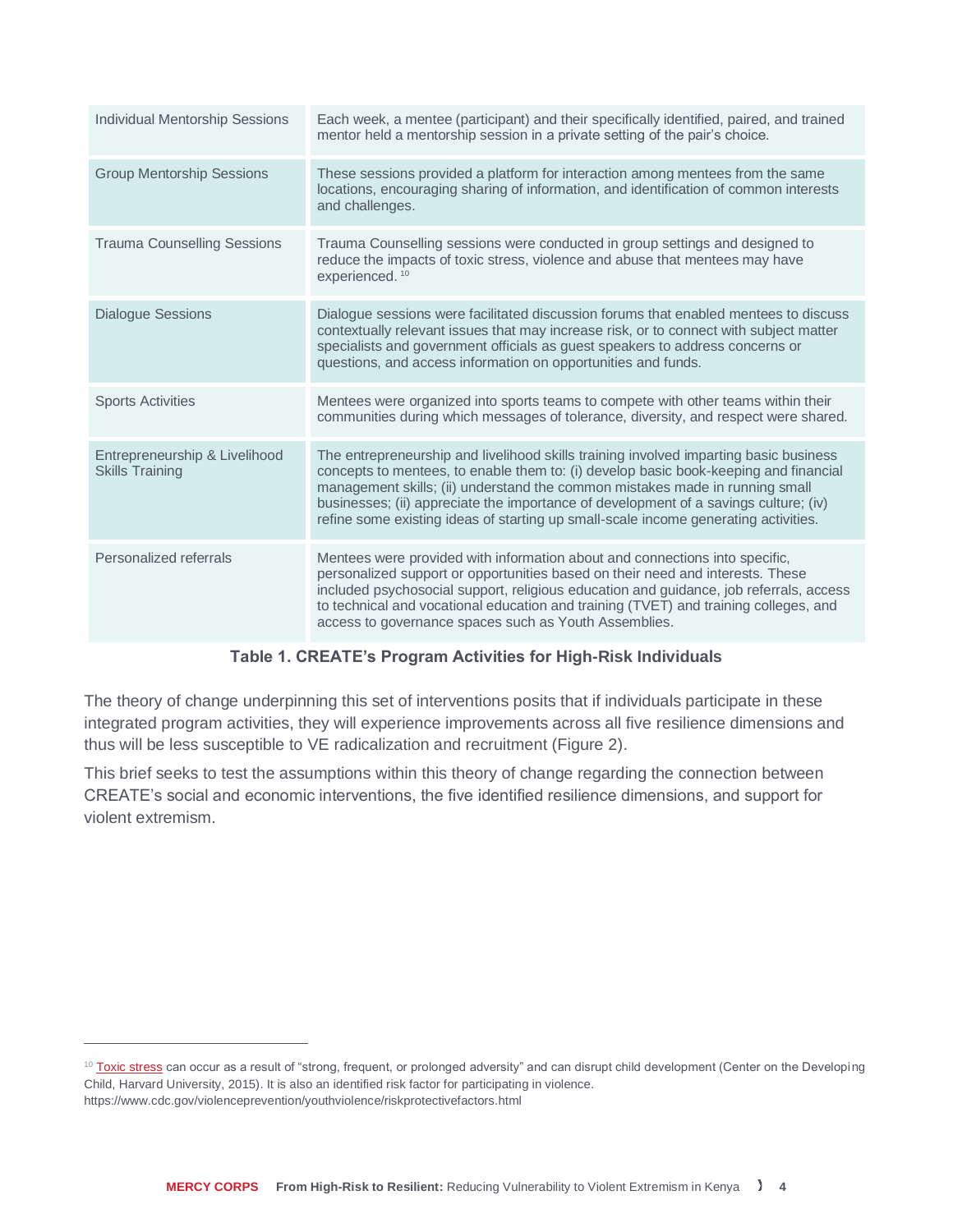

**Figure 2. CREATE's Theory of Change for Intervention Activities for High-Risk Individuals**

## **Data and Methods**

In this brief, we answer the following research questions:

- **1. To what extent does participation in CREATE's bundle of social and economic activities influence outcomes across the five resilience dimensions?**
- **2. How do changes in specific resilience dimensions affect attitudes towards the use of violence?**
- **3. How does participation in the program contribute, overall, to changes in attitudes towards violence?**

CREATE administered a pre-intervention survey tool to 284 identified at-risk individuals (200 male and 84 female participants) in the four intervention counties in Kenya to measure the baseline levels of the five dimensions and attitudes towards violence. After the intervention, a post-intervention survey was administered to 267 (192 male, 75 female) participants. Figure 3 shows the distribution of the survey participants by gender and age. As the analysis did not reveal any significant differences by gender nor patterns by age, we present the results together across gender and age groups (see findings below). The post-intervention survey included questions about the interventions in addition to the questions in the preintervention survey. In addition to the multiple-choice survey questions, participants were also asked openended qualitative questions to better understand their experience with the program and interventions, and to probe their own understanding of how the program activities led to changes in their lives.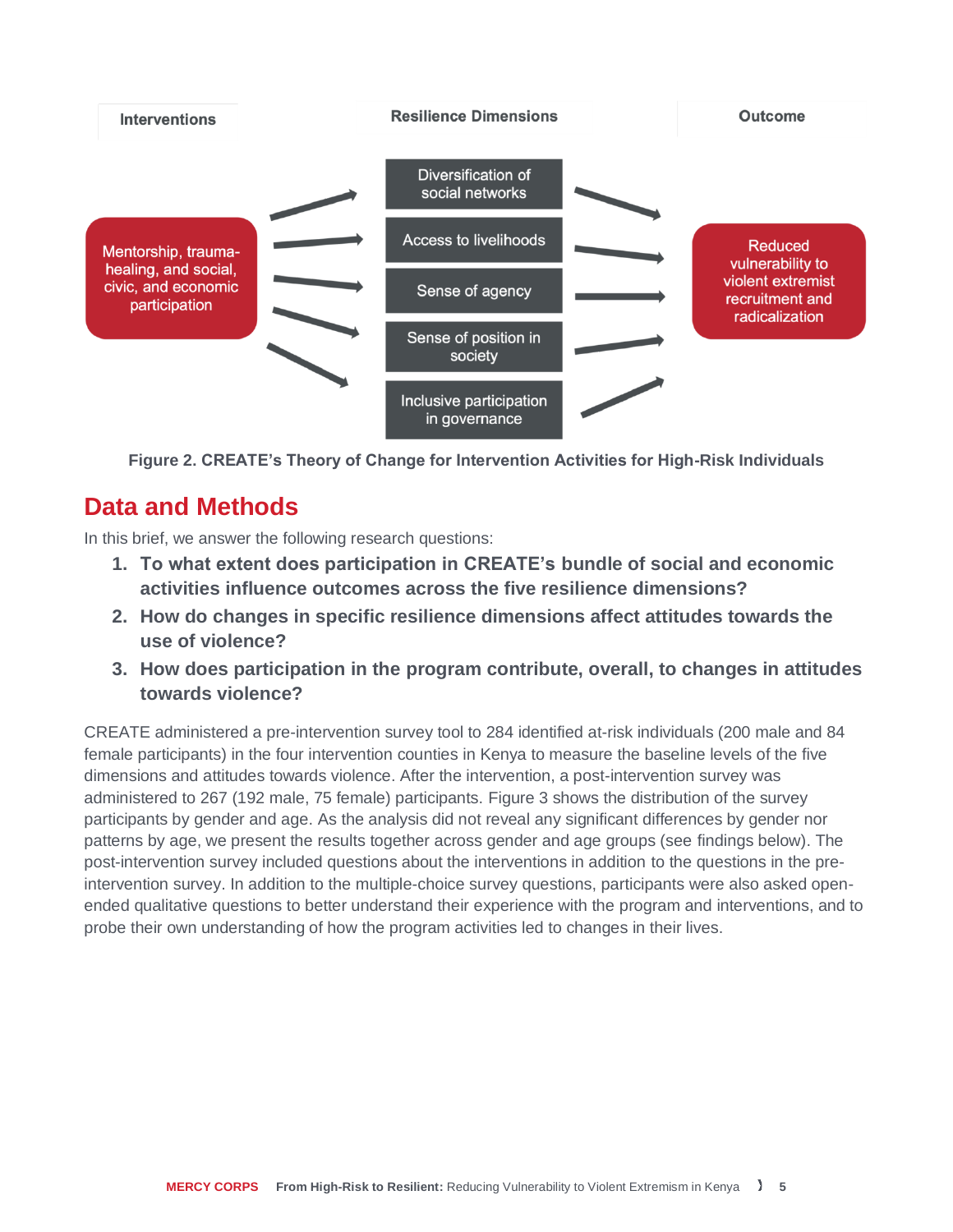

In this brief, we present statistically significant results based on an analysis of differences within individuals between pre- and postintervention survey responses, using county fixed effects and controls for respondent demographics. Combined with additional support from qualitative data and broader learning from the program team, these sources of evidence help us to tell a convincing story about the effects of the program. However, the analysis cannot definitively

**Figure 3. Demographic Distribution of Survey Respondents**

establish direct causality between the program and post-intervention changes in outcomes, due to an inability to estimate how participants would have changed during the same period if they had not participated in the program.

## **Key Findings**

Overall, we find that **participating in CREATE's bundle of social and economic interventions is associated with improved outcomes across the five resilience dimensions, as well as reduced vulnerability to VEO recruitment, as measured by attitudes toward violence**. The key findings for each of the research questions are as follows:

## **1. To what extent does participation in CREATE's bundle of social and economic activities influence outcomes across the five resilience dimensions?**

Participation in CREATE's bundle of activities is associated with an increase across all five resilience factors. On average, after participating in CREATE program activities, **respondents have more diverse social networks; more skills and livelihood opportunities; a better sense of agency; a better sense of their position in society, and increased participation in governance processes compared to what they reported before participating in the program.** They also reported higher levels of trust and tolerance, which are underlying aspects of several resilience dimensions. Although it is not possible to quantitatively assess the relationship between specific program activities and resilience factors with data from this survey, the open-ended qualitative responses by participants provide insights into these relationships.<sup>11</sup> Participants report that each type of program activity helped to strengthen different dimensions and combinations of factors that build resilience to violent extremism.

<sup>&</sup>lt;sup>11</sup> The low variation of responses within each program activity variable (approximately 99% of respondents in the post-assessment phase attended each program activity) makes it challenging to quantitatively assess the relationship between the individual program activities and resilience dimensions.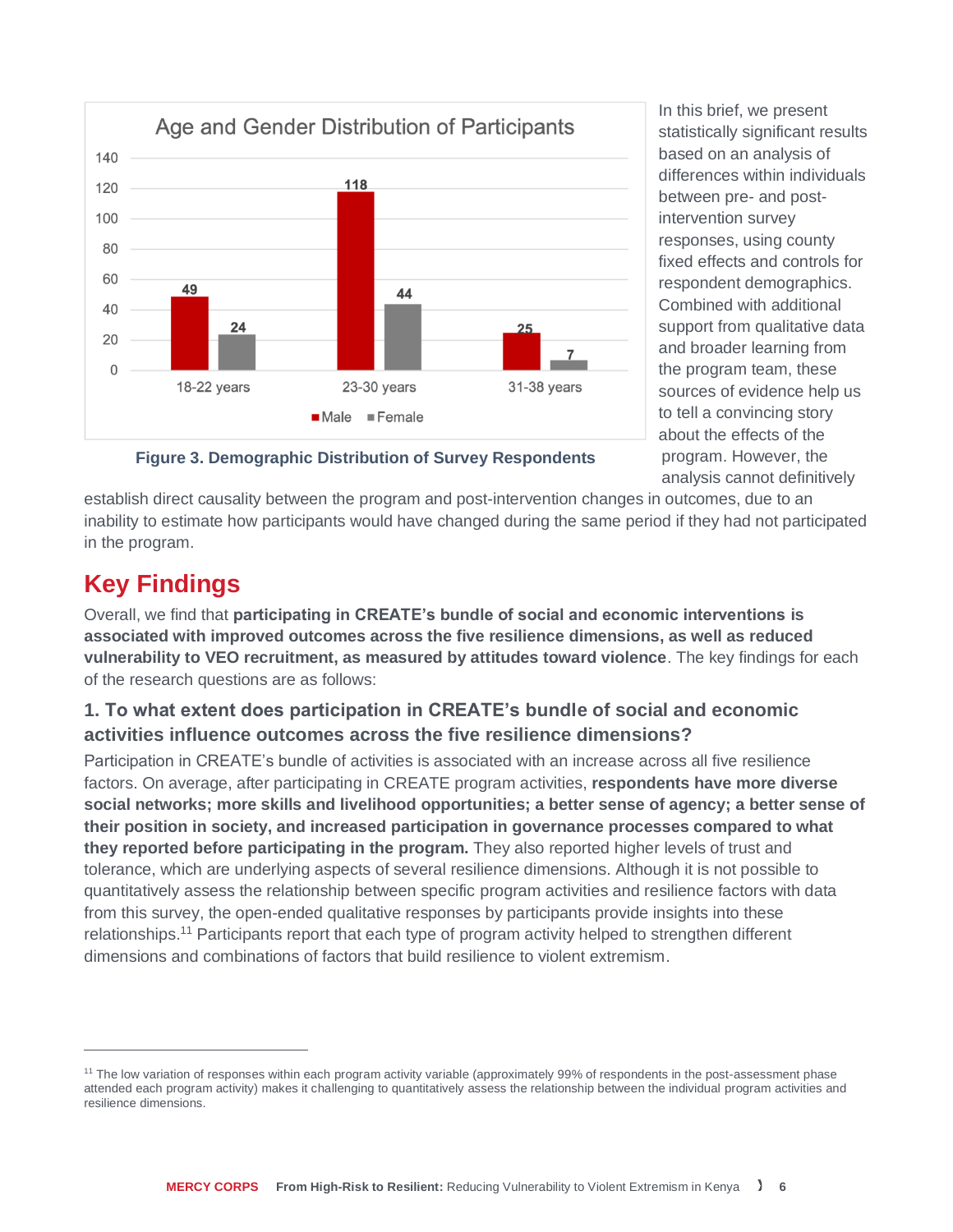

**Figure 4. Activities described as "most useful" by participants**

**Diversification of social networks**: In the quantitative survey, the mean of participants' social network index **increased by 11%**. Specifically, pre-intervention, only 66% of participants reported regularly engaging in conversations with people of multiple religions or cultures, and by post-intervention this had changed to 85% of participants. Difference-in-means tests show that the differences between pre- and post-intervention levels of social networks are statistically significant. Through qualitative interviews, participants described an increased willingness to interact and engage with people outside of their usual social networks. Group mentorship and trauma healing sessions, and individual mentorship sessions, all of which were the most useful activities cited by participants (Figure 4), worked on issues of past trauma, forgiveness, and tolerance, enabling the mentees to understand the value of engaging with other individuals of various backgrounds and improve their interpersonal and communications skills. Participants then reported that they had expanded their networks through sports activities and dialogue sessions, giving them access to new and different voices, opinions, and information.

**Access to skills and livelihoods**: Participating in the interventions is associated with an increase in access to skills and livelihood opportunities. Compared to pre-intervention survey responses, participants reported higher access to skills and livelihood opportunities post-intervention, with a **20% increase** in the mean of the index at post-intervention. Participants' reported confidence in their ability to provide for themselves and their families increased from 53% pre-intervention to 83% post-intervention. This difference in mean levels pre- and post-intervention is statistically significant. Participants reported improvements in their ability to set short- and long-term goals. One participant said, *"I have stopped idling at home. I have minimized my daily expenses so that I can save money to achieve my goals."* Mentees cited program activities as being key to increasing their confidence to pursue opportunities that they previously thought were not possible. They reported to now know where to seek economic opportunities, because of the program's referral system, and to have created a network of friends which is a source of motivation to them.

**Sense of agency and self**: In open-ended qualitative responses, program participants also described improvements in several aspects of their agency, including their outlook towards life, conflict management and communication skills, self-confidence, and work ethic. Further, analysis of the survey data showed that the mean of the agency index **increased by about 20%** across all participants. The percentage of participants who reported that their community respects them increased from 65% to 92% post-intervention. Participants reported that the trauma healing sessions provided a safe space to deal with past traumas and provided them with the skills to deal with stressful life situations. One participant said, "*Through trauma healing sessions, I realized that when stress is not managed, it results in poor decision making. Now that I am able to manage stress, I have avoided a lot of problems that would have resulted from my poor decision*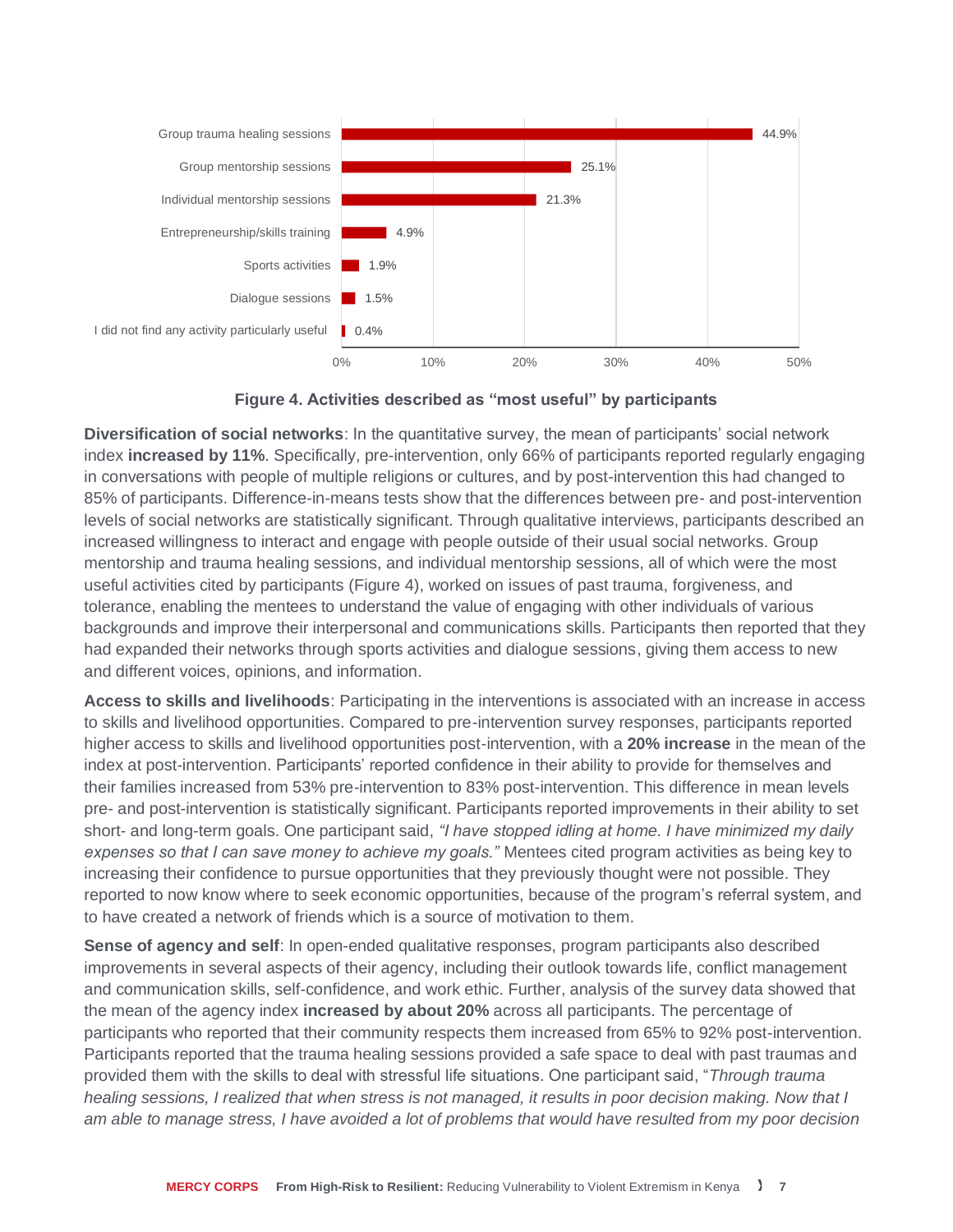*making*." Many mentees also cited mentorship sessions as being key to acquiring life skills that enabled them to make positive changes.

**Sense of position in society:** After the interventions, participants reported having more positive engagement in community activities, and expressed more respect for other members of their communities, which are both sub-components of the 'position in society' dimension. Indeed, overall, the average of the position in the society index **increased by about 20%** by the end of the program. This is also evident in greater tolerance of people of different cultures and religious beliefs. As one participant said, "*I stopped being judgmental; I now allow others to speak their opinion without disrespecting them.*" Further, they attributed better relations with family members to their improved anger management skills, reduced trauma, and ability to seek support when needed. Indeed, some participants mentioned a desire and willingness to actively support their peers and influence them to stop violent behaviors through sharing skills they learned in the CREATE program.

**Inclusive participation in governance**: Mentees reported significant increases in trust in authorities and overall reported less resentment of the government, with the mean of the overall participation in governance index **increasing by 24%**. Within this category, prior to the intervention, 35% of participants strongly agreed that they trusted authorities, compared to 61% post-intervention. Participants reported becoming more engaged in civic activities and visiting Chiefs' offices to inquire about services and contribute to conversations.<sup>12</sup> One participant said, *"I have stopped being silent when my rights are being violated and those of my friends."* These changes may be attributed to direct activities, such as the program's referral system that linked individuals with some government initiatives, participation in dialogue sessions, support from mentors in obtaining key government services, as well as indirect effects of hearing other participants talk more positively of their experiences with the government.

We tested whether there were any significant differences between male and female participants and found no statistically significant differences between male and female participants across all the resilience dimension indices both pre and post intervention. Similarly, difference-in-means tests reveal no significant differences across age groups in all resilience dimensions and we do not detect any meaningful patterns when disaggregated by age groups.

Qualitative responses suggest that several program activities contributed to multiple dimensions at once. In particular, mentees cited *one-on-one mentorship sessions* as leading to improvements in *skills and livelihoods, a sense of agency, inclusive participation, and position in the community.* They described improvements in their self-awareness, self-confidence, attitudes towards life, and stress and anger management abilities. One participant said, "*My mentor worked very hard, [and] she told me that I wasn't the*  only one going through hard times and that I have a room for change. She connected me to a professional *counsellor."* Another said, "*I have changed how I live my life. I now know how to live with people and also respect their opinion."* 

<sup>&</sup>lt;sup>12</sup> In Kenya, Chiefs are centrally appointed civil servants who are responsible for implementing and coordinating government initiatives at the local level (Osborn 2020).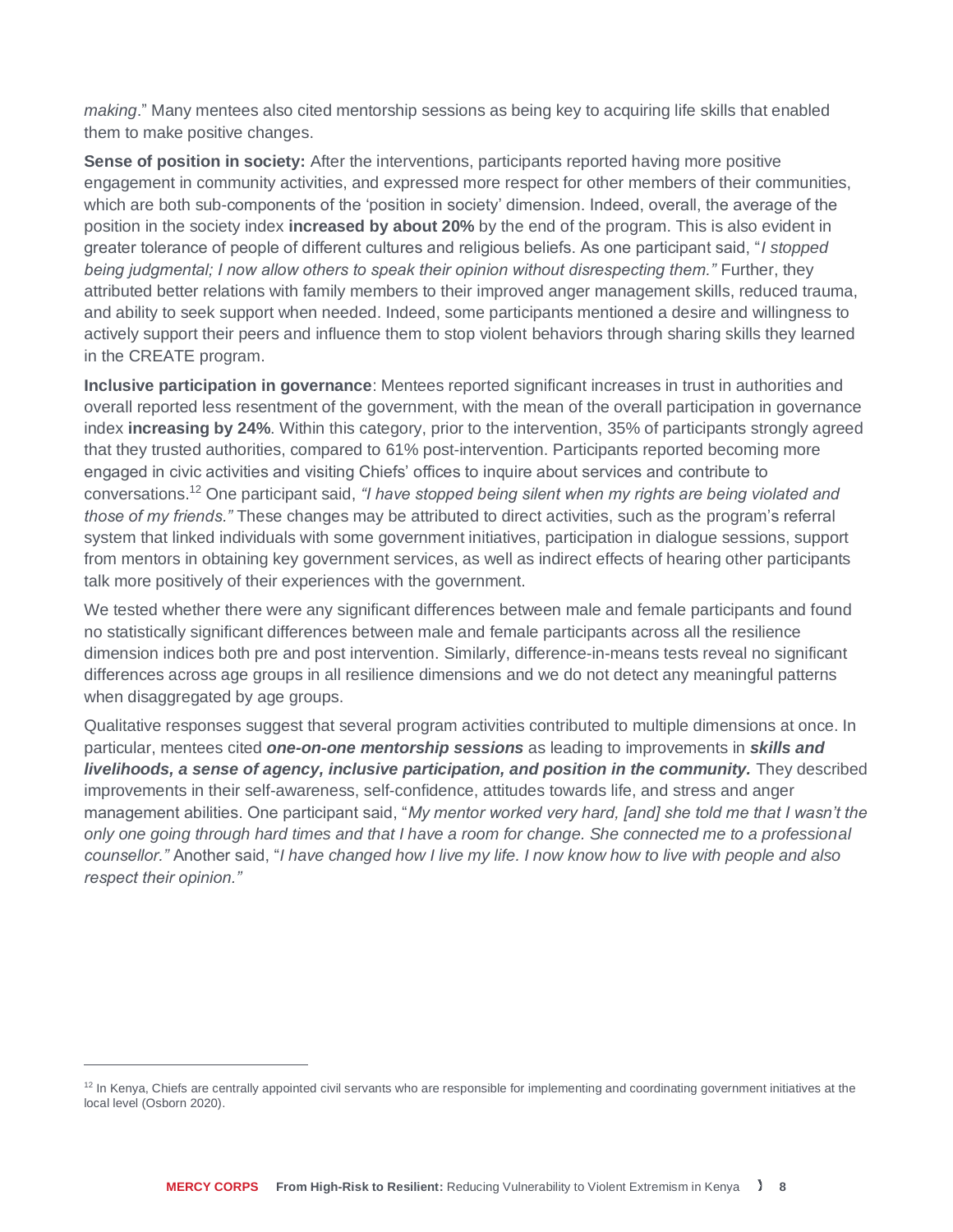

*Plotted points to the left of the red line indicate less support for violence and plotted points to the right indicate more support for violence. The bars surrounding each point correspond to the 95% confidence interval for each coefficient.* 13 **Figure 4. Resilience Factors and Support for Violence**

#### **2. How do changes in individual-level resilience factors influence attitudes towards the use of violence?**

**Improvements in resilience dimensions are associated with reduced support for violence**. A majority of the resilience dimensions are negatively correlated with respondents' support for violence and willingness to justify the use of violence (Figure 4), with a sense of agency and diversity of social networks having the strongest relationship with less violent attitudes.<sup>14</sup>

More favorable perception of the government and a better sense of one's position in the community are also associated with reduced support for violence, whereas there was no relationship between access to skills and livelihoods and reduced support for violence. Overall, these results support CREATE's theory of change, which suggests the importance of improving these dimensions for reducing support for violence the proxy for individuals' alignment with the aims of violent extremist organizations. They also suggest that social assets may be more influential than purely economic factors in increasing individuals' resilience to radicalization and recruitment in the coastal Kenyan context.<sup>15</sup> In particular, these findings are consistent with research that shows the importance of social connections with those who are dissimilar to oneself for

 $13$  This graphic summarizes the relationship between each resilience factor and support for violence by plotting the regression coefficients. Variables for which the confidence interval intersects the red line are not statistically significant. The stars also denote statistically significant results: \*p<0.10; \*\*p<0.05; \*\*\*p<0.01. The regression model that is the basis for this graphic includes county fixed effects and demographic control variables.

<sup>&</sup>lt;sup>14</sup> These associations are statistically significant (p<0.05) even when controlling for demographics and include county fixed effects to account for county specific attributes.

<sup>&</sup>lt;sup>15</sup> Mercy Corps' previous research on drivers of participation in armed opposition groups, including VEOs, similarly shows that social and governance-related factors may have more salience than economic pull factors on radicalization and recruitment. See Youth and [Consequences](https://www.mercycorps.org/research-resources/youth-consequences-unemployment) (2015, Somalia, Afghanistan, and Colombia), [Motivations and Empty Promises](https://www.mercycorps.org/research-resources/boko-haram-nigerian#:~:text=Youth-,Motivations%20and%20Empty%20Promises%3A%20Voices%20of%20Former,Haram%20Combatants%20and%20Nigerian%20Youth&text=Mercy%20Corps) (2016, Nigeria), an[d We Hope and We Fight](https://www.mercycorps.org/research-resources/we-hope-and-we-fight) (2017, Mali).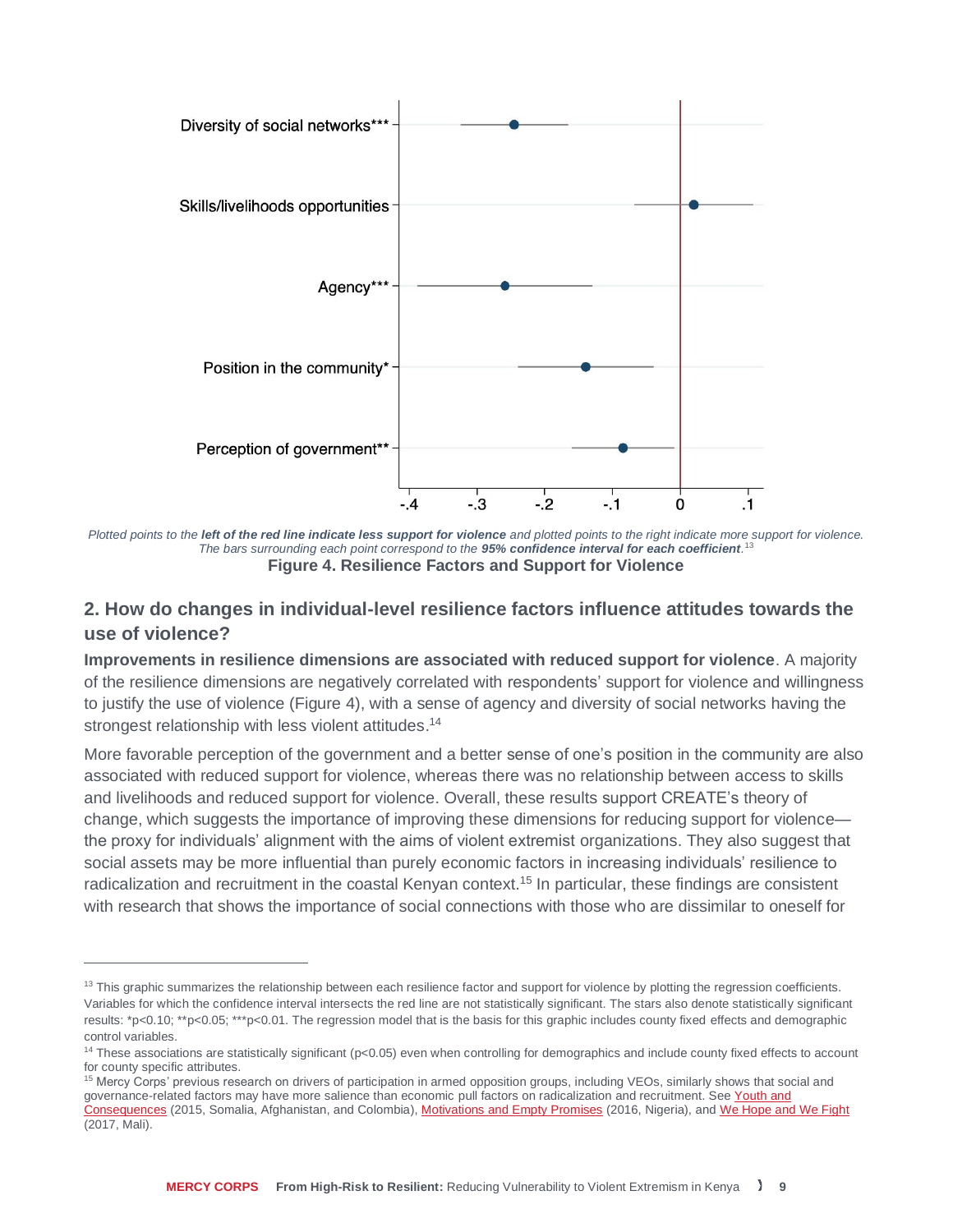reducing susceptibility to the narratives of violent extremists.<sup>16</sup> They also indicate that engagement with the government and others within one's community plays important roles in reducing the risk of radicalization.<sup>17</sup>

### **3. How does participation in the program contribute, overall, to changes in attitudes towards violence?**

Overall, there is a statistically significant decrease in support for violence post-intervention: participating in the program's activities is associated with a 22% reduction in the likelihood of justifying violence. Further, results from the analysis show that on average, after participating in CREATE's program activities, respondents are less likely to support violence after the program than they did before.

In addition to these significant changes in participants' own attitudes toward violence, the program has also shaped perceptions of community *norms* around violence. Such changes in perceptions of norms are essential for participants to be able to 'lock in' their own individual attitude changes and sustain more peaceful attitudes in the long term. For example, compared to 55% of respondents in pre-assessment, only 31% of respondents in post-assessment agree that their community accepts that young people may use violence. Compared to 27% of respondents in pre assessment, only 6% of respondents in post-assessment agree that using violence earns the respect of others. Finally, compared to 16% of respondents in preassessment, only 4% of respondents in post-assessment now state that they are still unwilling to speak out publicly against violence in their community. As mentioned above, difference-in-means tests show that, on average, these differences between pre- and post-intervention levels of attitudes and norms towards violence are statistically significant.

In interviews, respondents highlighted program activities such as mentorship sessions, personal support from mentors, trauma healing sessions, skills training, dialogue sessions as drivers of changes in these overall attitudes toward violence. Participants mentioned disengaging from violent attitudes and commencing a journey towards rehabilitation from drugs and alcohol abuse because of changes they experienced in the program. One participant said, "*I decided to change from engaging in violence when I realized that it degrades my status in the community*." Another echoed this, "*I am now participating in peaceful dialogues with peers. This can be attributed to the mentorship sessions where I acquired facilitation skills and the desire to see a better community."*

# **Summary of Evidence and Learning**

The evidence presented above, along with broader learning from CREATE's delivery of integrated social and economic support to at-risk individuals suggests several important lessons for P/CVE program. The most significant are:

- Mentorship and trauma healing interventions were valued the most by participants, and their qualitative responses suggest that these approaches contributed significantly to the attitudinal and behavioral changes experienced, particularly those associated with improved agency and respect for others and diversity.
- The value associated with these approaches is likely to come from both the content of the support, as well as the personalized way in which these activities were delivered. Both mentorship and trauma counselling were delivered through extensive, personal support from mentors and were cited as the most useful program components by respondents. Respondents also credited these individual and group sessions as instrumental in affecting changes across the resilience dimensions. Mentorship and counselling interventions should be sequenced before other activities so that participants are better

<sup>&</sup>lt;sup>16</sup> Ellis and Abdi, 2017; Van Metre (2016)'s study also shows that communities that associate with associations with members of different groups have less violent extremism activity.<br>
<sup>17</sup> This is similar violent extremism activity.

<sup>17</sup> This is similar and consistent with findings that link perception of the state and state legitimacy to violent attitudes (Cho & Kirwin, 2009).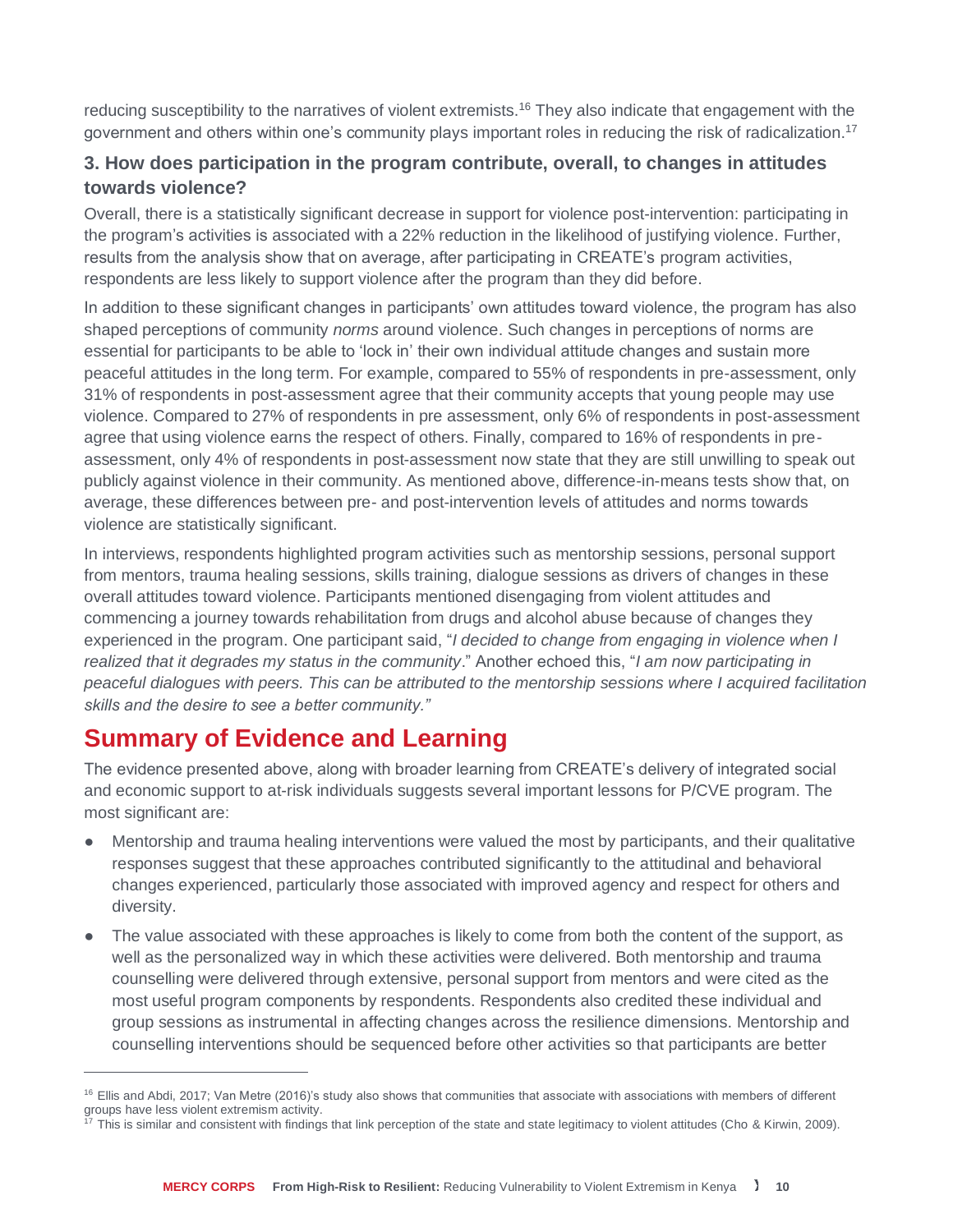positioned to benefit from subsequent skills development, livelihood opportunities, and civic engagement.

- Once participants' confidence, tolerance, and general sense of agency are strengthened through mentoring and trauma support, qualitative responses suggest that all the other activities deepen impact across all of the resilience dimensions, building momentum in a virtuous cycle. Qualitative responses suggest that referrals and livelihood options contribute to agency, position in one's community, and other dimensions closely associated with violence reduction. CREATE's referral system evolved from the deep, personal relations developed between the mentees and their mentors, which allows mentors to identify the specific needs and interests of each individual. The referral system highlights the types of support, information and access that many young people, in high-risk locations need, if they are to be able to take up opportunities available. As such, a holistic approach in which participants can meet many of their needs—in a highly tailored way—is essential.
- The nature and diversity of an individual's social networks continues to be a key determinant in levels of risk of recruitment and radicalization and is strongly associated with support for violence in the postassessment. This aligns with CREATE's underlying theory that 'it is who you know, not who you are' that more significantly impacts risk. Diversification of social networks was the area that saw the lowest level of change among CREATE participants, with an 11% shift in the mean indices post-intervention. CREATE's next phase of implementation has adapted to focus more on this dimension, including the provision of more group activities and access to information that address isolation, and aim to diversify participants' social networks.

## **Recommendations**

The above findings indicate that program that seek to make deep, substantial gains among some of the highest-risk populations *can* be successful in reducing vulnerability to VEO recruitment. They also point to the importance of social networks and sense of agency in reducing support for violence. Finally, qualitative evidence suggests which approaches and activities stand to make the biggest impact. Based on these findings, we suggest several recommendations for donor, practitioners, and governments implementing P/CVE program:

- **1.) Design interventions to boost at-risk individuals' sense of agency.** An improved sense of agency is associated with a statistically significant reduction in justification of violence. The mentorship and trauma counselling program in CREATE, which respondents found the most useful, were designed to enable participants to recognize their own potential, plan for their futures, and see the value of seeking help when undergoing difficulties. Referral mechanisms helped many mentees realize or work towards these plans.
- **2.) Focus on building social networks of at-risk individuals**. The findings outlined in this brief show the importance of social networks in reducing support for violence and justification of violence among at-risk individuals. In general, the findings demonstrated the importance of resilience factors that focus on interpersonal relationships among peers, widening individuals' worldviews and giving them access to information, and creating opportunities for safely and constructively engaging with people outside of individuals' regular social circles. P/CVE programming should focus on crafting activities that address issues of isolation, lack of access to services and opportunities, and marginalization experienced by many individuals, rather than profiling based on specific demographics.
- **3.) Invest in personalized and carefully sequenced approaches** for reaching and engaging the highly at-risk, who traditionally do not engage in wider community efforts. Participants developed strong relationships with their mentors, which enabled them to manage issues such as mistrust and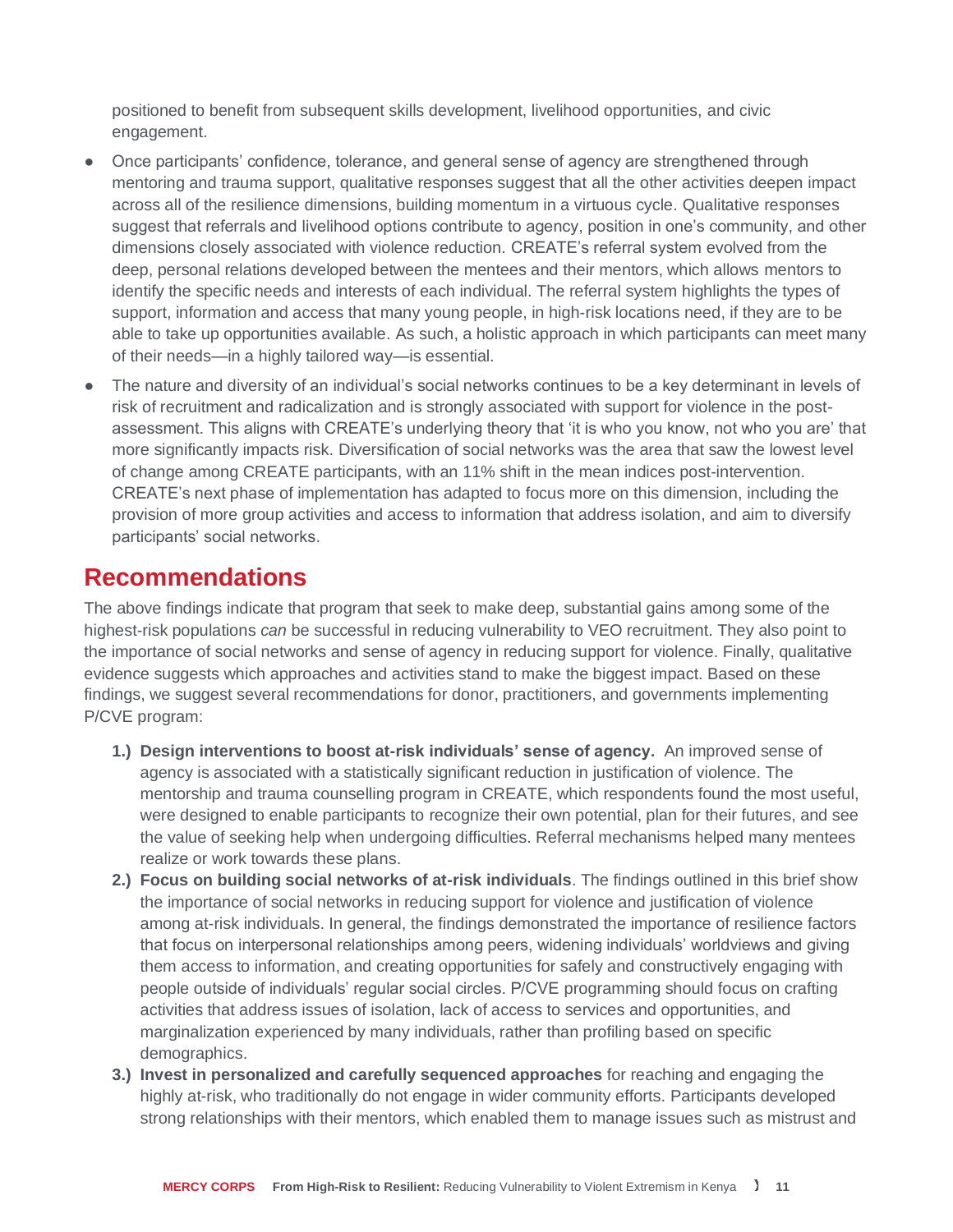trauma while building their confidence and agency. This foundation then enabled participants to take advantage of tailored opportunities that mentors identified to meet their potential, interests and needs. Highly tailored and focused program require more investment per participant than community-based approaches, but they represent an important prevention tool in P/CVE that can reduce vulnerability among individuals who most need the support *in the near term* and complement longer-term efforts to transform drivers of VE at community and societal levels.

- **4.) Expand intervention designs that aim to change norms and attitudes**. Shifting individual support for the use of violence can be challenging when social and cultural norms persist that continue to justify its use. Using a combination of individual and group activities that focus on building trust and relationships, as well as providing safe spaces for discussions, can give participants the confidence to not only question and adjust their own attitudes, but those of the society in which they live. Enabling individuals to recognize shared realities and challenges strengthens their empathy towards others and the need for collective change.
- **5.) Ensure P/CVE interventions are holistic and multidimensional, integrating prevention across various levels of government and civil society program.** As well as tailored, focused support for the most at-risk, the findings highlight the importance of mainstreaming such approaches into wider sectoral departments and program, so that practitioners can reach into and support individuals from high-risk locations, while also supporting early prevention and reducing risk. While the findings demonstrate that downstream prevention is possible with highly at-risk individuals, governments and civil society actors must deliberately integrate the fundamental approaches of peacebuilding and violence prevention—which address drivers of VE—into other program to reach the numbers of people and communities required to meet the scope of the challenge. CREATE's work in other outcome areas, in supporting civil society and government actors to mainstream prevention thinking and best practices into development approaches, seeks to address the drivers of vulnerability to ultimately prevent individuals from experiencing elevated risk of recruitment in the first place.
- **6.) Increase investments in testing the impact of interventions and programs on participants**. To fully explore the specific types of interventions and packages of activities that are most effective for reducing risk factors and reducing overall violence risk, programs should a) have longer program cycles that will make it possible to observe interactions between multiple combinations of activities for a greater duration and b) incorporate rigorous research designs to increase researchers' ability to identify program impacts in an ethically responsible and conflict-sensitive manner.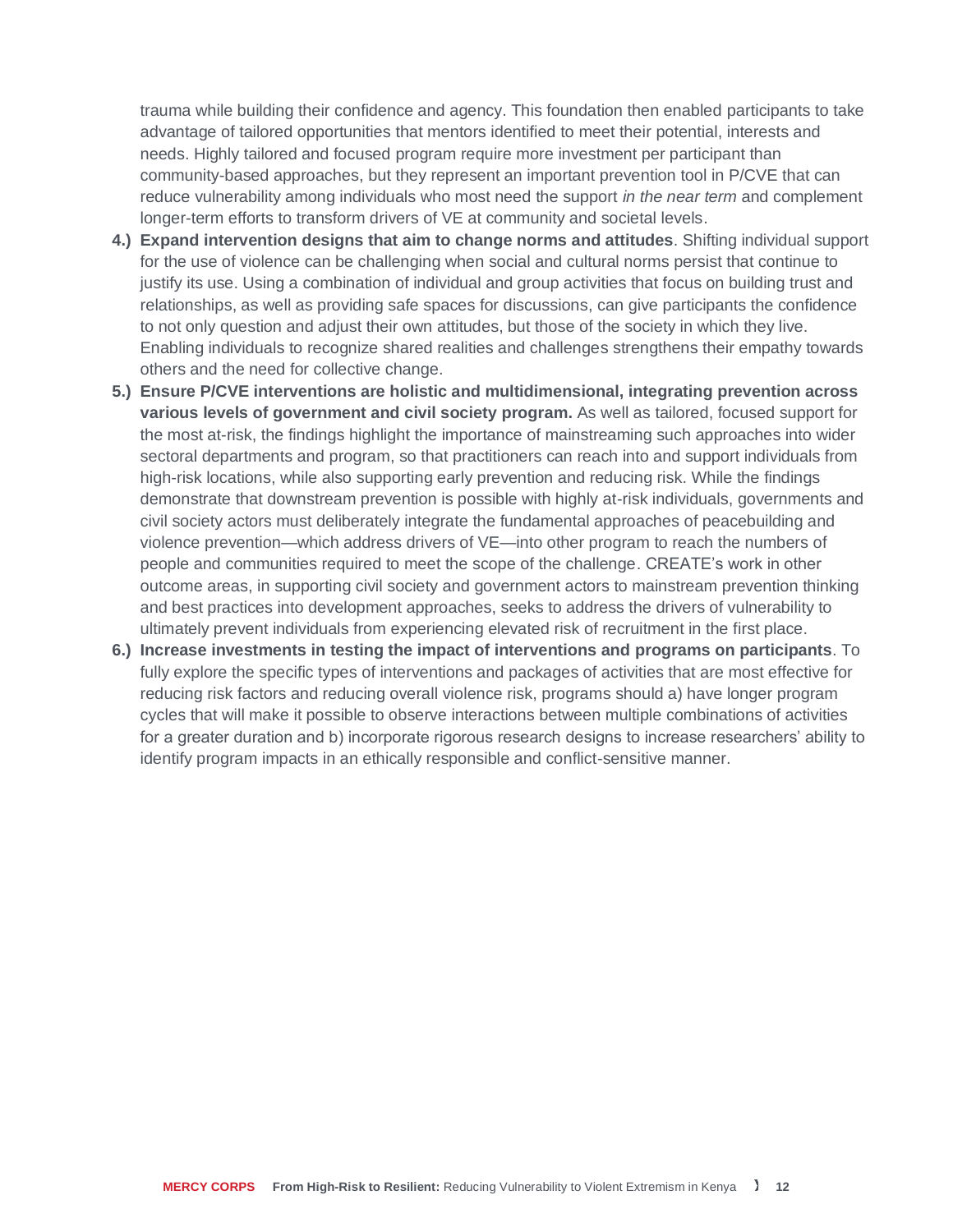## **References**

Alliance for Peacebuilding. (2016). Countering Violent Extremism, Policy Brief. Washington DC. Available at: [https://allianceforpeacebuilding.org/countering-violent-extremism/.](https://allianceforpeacebuilding.org/countering-violent-extremism/)

Center on the Developing Child, Harvard University (2015). "Toxic Stress." Accessed December 2020 at [https://developingchild.harvard.edu/science/key-concepts/toxic-stress/.](https://developingchild.harvard.edu/science/key-concepts/toxic-stress/)

Cho, W. & Kirwin, M. (2009). Weak States and Political Violence in sub-Saharan Africa. Afrobarometer Working Paper No. 111. Available at: [https://afrobarometer.org/sites/default/files/publications/Working%20paper/AfropaperNo111.pdf.](https://afrobarometer.org/sites/default/files/publications/Working%20paper/AfropaperNo111.pdf)

Conflict and Stabilization Operations (CSO). (2017). Monitoring for CVE: Documenting the Progress on the Fight Against Violent Extremism. Available at: [https://www.state.gov/bureaus-offices/under-secretary-for](https://www.state.gov/bureaus-offices/under-secretary-for-civilian-security-democracy-and-human-rights/bureau-of-conflict-and-stabilization-operations/)[civilian-security-democracy-and-human-rights/bureau-of-conflict-and-stabilization-operations/.](https://www.state.gov/bureaus-offices/under-secretary-for-civilian-security-democracy-and-human-rights/bureau-of-conflict-and-stabilization-operations/)

Ellis, B., & Abdi, S. (2017). Building Community Resilience to Violent Extremism Through Genuine Partnerships. American Psychological Association, 72 (3), 289-300.

Freedom House. (2018). Online Survey: Kenya's Antiterrorism Strategy Should Prioritize Human Rights, Rule of Law. Washington DC: Freedom House.

Gaarder, M. & Annan, J. (2013). Impact Evaluation of Conflict Prevention and Peacebuilding Interventions. Policy Research Working Paper. No. 6496. World Bank, Washington, DC. Available at: [https://openknowledge.worldbank.org/handle/10986/15856.](https://openknowledge.worldbank.org/handle/10986/15856)

Gielen, A. (2019) Countering Violent Extremism: A Realist Review for Assessing What Works, for Whom, in What Circumstances, and How? Terrorism and Political Violence, 31(6), 1149-1167.

Holmer, G., Bauman, P., & Aryaeinejad, K. (2018). Measuring Up: Evaluating the Impact of P/CVE Programs. USIP. Available at: [https://www.usip.org/sites/default/files/2018-09/preventing-countering-violent](https://www.usip.org/sites/default/files/2018-09/preventing-countering-violent-extremism-measuringup.pdf)[extremism-measuringup.pdf.](https://www.usip.org/sites/default/files/2018-09/preventing-countering-violent-extremism-measuringup.pdf)

Idris, I. (2019). Doing research in fragile contexts: Literature review. (GSDRC Research Report no. 1444). Birmingham, UK: GSDRC, University of Birmingham.

International Initiative for Impact Evaluation. (2016). Early Implementation Lessons from 3ie-Supported Impact Evaluations of Humanitarian Assistance. Available at: [https://www.3ieimpact.org/evidence](https://www.3ieimpact.org/evidence-hub/publications/learning-summary/early-implementation-lessons-3ie-supported-impact)[hub/publications/learning-summary/early-implementation-lessons-3ie-supported-impact.](https://www.3ieimpact.org/evidence-hub/publications/learning-summary/early-implementation-lessons-3ie-supported-impact)

Inks, L., Veldmeijer, A., & Fomba, A.K.I. (2017). "'We Hope and We Fight': Youth, Violence, and Communities in Mali." Washington, DC: Mercy Corps. Available at: [https://www.mercycorps.org/research](https://www.mercycorps.org/research-resources/we-hope-and-we-fight)[resources/we-hope-and-we-fight.](https://www.mercycorps.org/research-resources/we-hope-and-we-fight)

Inks, L. & Wolfe, R.J. (2016). "'Motivations and Empty Promises': Voices of Former Boko Haram Combatants and Nigerian Youth." Washington, DC: Mercy Corps. Available at: [https://www.mercycorps.org/research-resources/boko-haram-nigerian.](https://www.mercycorps.org/research-resources/boko-haram-nigerian)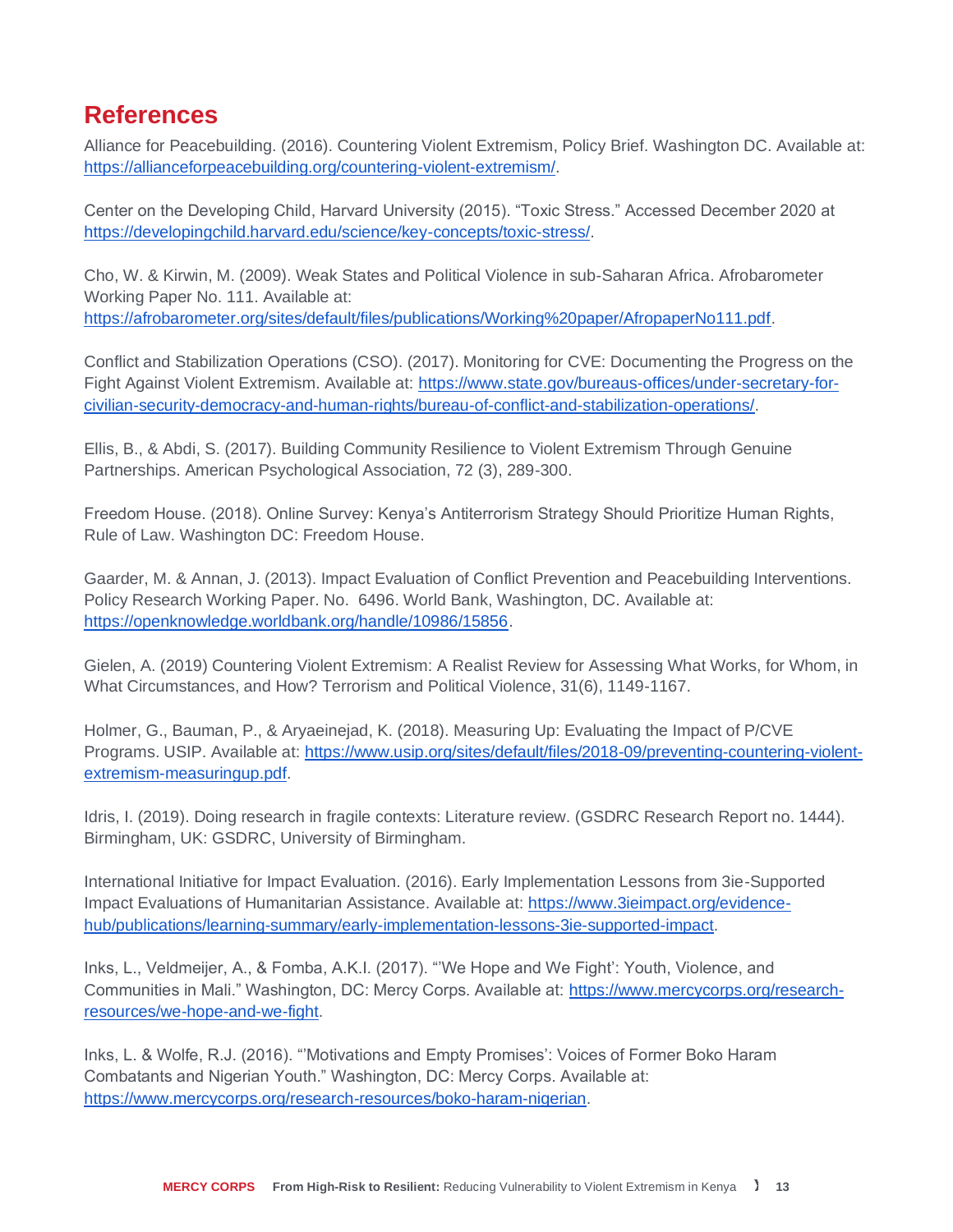Jones, M. (2020). "A Template for the Global South? Understanding the Promises and Pitfalls of Preventing/Countering Violent Extremism in Kenya." Royal United Services Institute. [https://rusi.org/explore](https://rusi.org/explore-our-research/publications/emerging-insights/template-global-south-understanding-promises-and-pitfalls-preventingcountering-violent-extremism)[our-research/publications/emerging-insights/template-global-south-understanding-promises-and-pitfalls](https://rusi.org/explore-our-research/publications/emerging-insights/template-global-south-understanding-promises-and-pitfalls-preventingcountering-violent-extremism)[preventingcountering-violent-extremism.](https://rusi.org/explore-our-research/publications/emerging-insights/template-global-south-understanding-promises-and-pitfalls-preventingcountering-violent-extremism)

Kurtz, J., Tesfaye, B., & Wolfe, R.J. (2018). *Can economic interventions reduce violence? Impacts of vocational training and cash transfers on youth support for political violence in Afghanistan.* Washington, DC: Mercy Corps. Available at: [https://www.mercycorps.org/research-resources/economic-intervention](https://www.mercycorps.org/research-resources/economic-intervention-violence-reduction)[violence-reduction.](https://www.mercycorps.org/research-resources/economic-intervention-violence-reduction)

Marrone, J., Helmus, T., Bodine-Baron, E., & C. Santucci. (2020). Countering Violent Extremism in Nigeria: Using a Text-Message Survey to Assess Radio Programs. Santa Monica, CA: RAND Corporation. Available at: [https://www.rand.org/pubs/research\\_reports/RR4257.html.](https://www.rand.org/pubs/research_reports/RR4257.html)

Mercy Corps (2018). "Vulnerability and Resilience Assessment Initiative to Counter Violent Extremism (VRAI): Final Synthesis Report." Washington, DC. Available at[: https://www.mercycorps.org/research](https://www.mercycorps.org/research-resources/niger-recruitment-extremist-groups)[resources/niger-recruitment-extremist-groups.](https://www.mercycorps.org/research-resources/niger-recruitment-extremist-groups)

Osborn, M. (2020). "Chiefs, elders, and traditional authority." In Cheeseman, N., Kanyinga, K, & Lynch, G. (Eds.) *Oxford Handbook of Kenyan Politics.* Oxford: Oxford University Press.

Proctor, K. (2015). "Youth and Consequences: Unemployment, Injustice and Violence." Washington, DC: Mercy Corps. Available at: [https://www.mercycorps.org/research-resources/youth-consequences](https://www.mercycorps.org/research-resources/youth-consequences-unemployment)[unemployment.](https://www.mercycorps.org/research-resources/youth-consequences-unemployment)

Rhoades, A., Helmus, T., Marrone, J., Smith., & E. Bodine-Baron. (2020). Promoting Peace as the Antidote to Violent Extremism: Evaluation of a Philippines-Based Tech Camp and Peace Promotion Fellowship. Santa Monica, CA: RAND Corporation. Available at: [https://www.rand.org/pubs/research\\_reports/RRA233-](https://www.rand.org/pubs/research_reports/RRA233-3.html) [3.html.](https://www.rand.org/pubs/research_reports/RRA233-3.html)

Ris, L., & Ernstorfer, A. (2017). Borrowing A Wheel: Applying Existing Design, Monitoring and Evaluation Strategies to Emerging Programming Approaches to Prevent and Counter Violent Extremism. Peacebuilding Evaluation Consortium, CDA Collaborative Learning Projects.

Sahgal, G., & Kimaiyo, T. (2020). Youth Resilience to Violent Extremism: An Evaluation of a Mentorship Intervention in Kenya. Journal for Deradicalisation (23). Available at: [https://journals.sfu.ca/jd/index.php/jd/article/view/387/243.](https://journals.sfu.ca/jd/index.php/jd/article/view/387/243)

Savage, S., Khan, A., & Liht, J. (2014). Preventing Violent Extremism in Kenya Through Value Complexity: Assessment of Being Kenyan Being Muslim. Journal of Strategic Security,7(3). Available at: [https://digitalcommons.usf.edu/jss/vol7/iss3/2/.](https://digitalcommons.usf.edu/jss/vol7/iss3/2/)

Sharamo, R., & Mohamed, A. (2020). Countering Violent Extremism in Kenya: Experiences and Innovations. Institute for Security Studies. Available at: [https://issafrica.org/research/east-africa-report/countering-violent](https://issafrica.org/research/east-africa-report/countering-violent-extremism-in-kenya-experiences-and-innovations)[extremism-in-kenya-experiences-and-innovations.](https://issafrica.org/research/east-africa-report/countering-violent-extremism-in-kenya-experiences-and-innovations)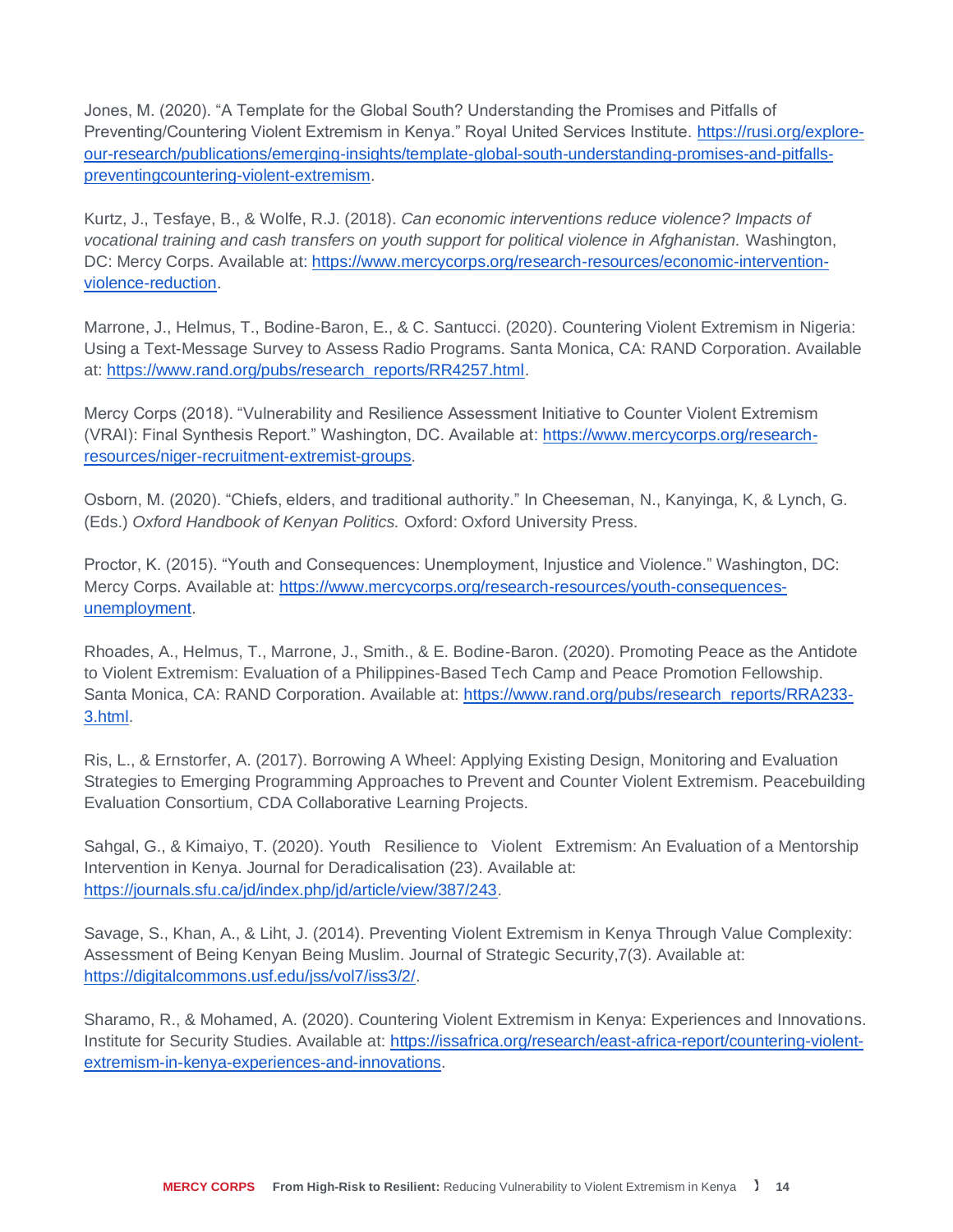Sonnenfeld, A., Doherty, J., Berretta, M., Shisler, S., Snilstveit, B., Eyers, J., Castaman, K., Gupta, R., Anda Leon, M.D., Franich, A., Yavuz, C., Baafi, A., & Obaid, R. (2021). Strengthening intergroup social cohesion in fragile situations. 3ie Systematic Review 46. New Delhi: International Initiative for Impact Evaluation (3ie).

Tesfaye, B. "Critical Choices: Assessing the Effects of Education and Civic Engagement on Somali Youths' Propensity Towards Violence." Mercy Corps. November 2018. Available at: [https://www.mercycorps.org/research-resources/effect-education-civic-engagement-somali-youth.](https://www.mercycorps.org/research-resources/effect-education-civic-engagement-somali-youth)

Tesfaye, B., McDougal, T., Maclin, B., & Blum, A. (2018). "If youth are given the chance: Effects of education and civic engagement on Somali youth support for political violence." Washington, DC: Mercy Corps. Available at: [https://www.mercycorps.org/research-resources/youth-chance-education-somalia.](https://www.mercycorps.org/research-resources/youth-chance-education-somalia)

Van Metre, L. (2016). Community Resilience to Violent Extremism in Kenya. United States Institute of Peace. Available at: [https://www.usip.org/sites/default/files/PW122-Community-Resilience-to-Violent-](https://www.usip.org/sites/default/files/PW122-Community-Resilience-to-Violent-Extremism-in-Kenya.pdf)[Extremism-in-Kenya.pdf.](https://www.usip.org/sites/default/files/PW122-Community-Resilience-to-Violent-Extremism-in-Kenya.pdf)

Young, E., et al. (2018). "Preventing Violent Extremism: Understanding At-Risk Communities in Kenya." Nairobi, Kenya: Building Resilience in Civil Society.